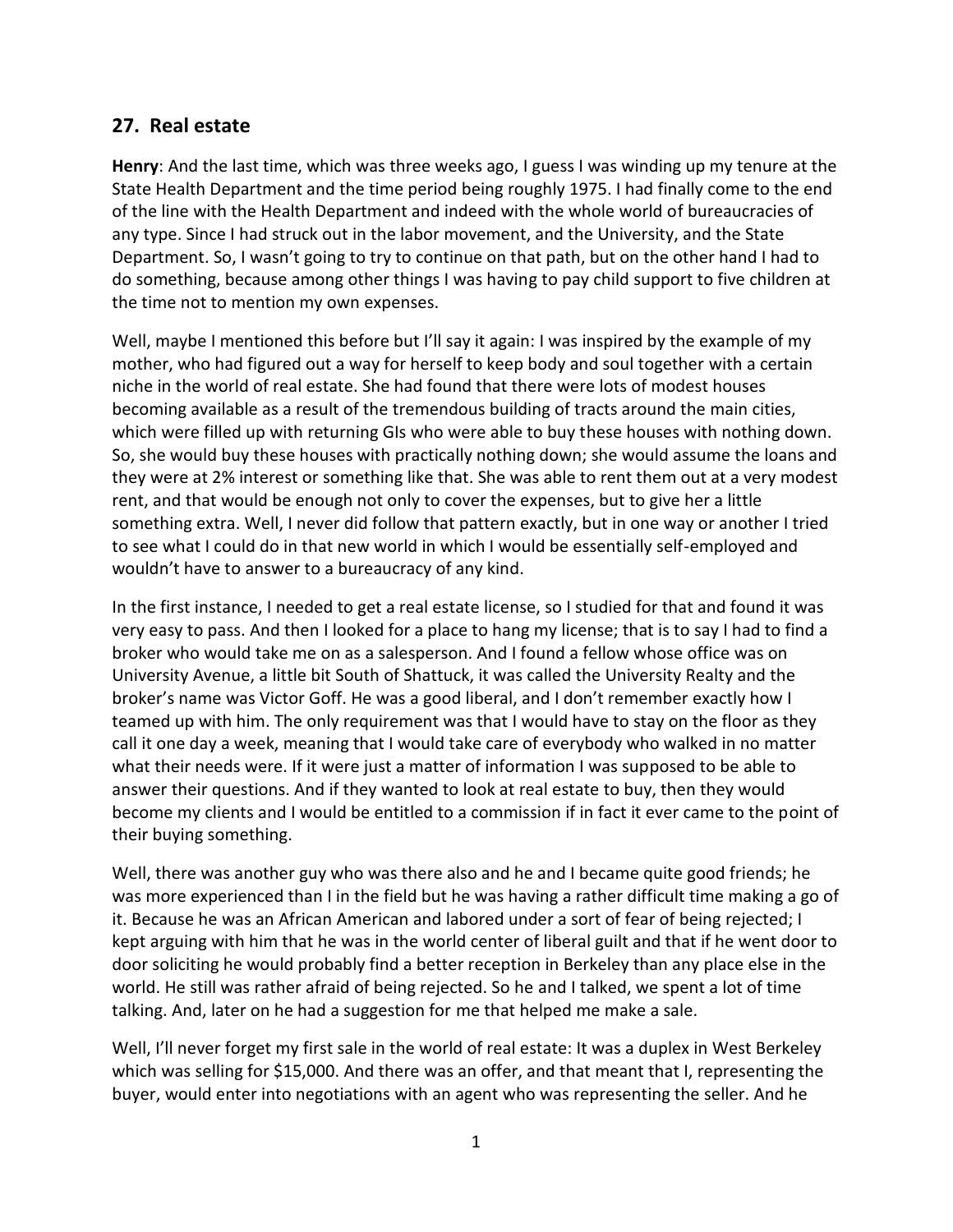was also rather new in the field, so we didn't take the whole thing really seriously, because under the rules of the game – we were talking about a commission of 6% of \$15,000 which was going to be split four ways: the listing office got 50% of the 6%, the office of buyer got the other 50%, the broker of each of those two offices got 50% of 50%, and what was left would be for us salespeople, and I think we ended up with \$150 bucks a piece or something like that. It became very clear to me that I was not ever going to be making a killing at selling real estate to people who came off the street.

I began looking for ways in which it was possible to buy real estate on my own account. I somehow stumbled into one such type of purchase, which was brand new in my experience but I thought it sounded as though it had possibilities. And that is what they called estate sales, in which a person who has deceased has an executor who has to dispose of the property left by the deceased. And if it's real estate there were certain rules of the game; they had to enter into an auction in which the property was advertised and anyone who was interested would have to congregate on the steps of the county courthouse and be prepared to pay all cash to back up their offer.

Well, there was a friend of the woman that I was associated with at that time – her name was Lois, I'm sure you both remember her – she had a good friend who had heard about an estate sale that sounded very intriguing, and I looked at it and I agreed that it was. It was a 5 bedroom, 3 bath brown shingle house on the corner of Prospect and Dwight Way; very close to the campus and it looked to me as though it was in pretty good condition. So I tried to scrape up enough money to enter a credible bid in this auction process. Meaning I had to borrow from relatives and friends, but I did win the bid. And that opened up a whole new world for me. It did require some work, and I tried to do as much of the work as I could given my lack of skills, but I learned by doing a number of things. I would buy books about plumbing, and wiring, and shingling, and glazing, and painting, and whatever. I remember Eugene helping put that place into shape by helping lay some carpet.

**Eugene**: I remember that.

**Henry**: Good for you. [Henry laughs]. I think we did a pretty good job.

So, this was a variation of my mother's strategy. I wasn't buying it to sell it right away. I planned to rent it for a while, not that I had the idea that the real estate market was going to go up particularly fast, because at that time it wasn't. This was a time in which the Berkeley real estate market was really quite reasonable. I remember my broker, Victor Goff, announced to us sales people that Berkeley was about the witness the first hundred thousand dollar sale of a single family house. We all drove by to look at it; it was kind of a castle up in the Berkeley Hills. For \$100,000. So I got this 5 bedroom 3 bath brown shingle in a good location for \$40,000, and didn't have any trouble renting it, and held onto it for several years.

That was just one example; I went into different aspects of real estate and learned some of the nuances and tricks of the trade, and things to do and not to do. And I entered into some cases of rental properties with more than one unit. There was one on California Street I remember that had 4 units, and it was in pretty good condition. Once again, there were always things to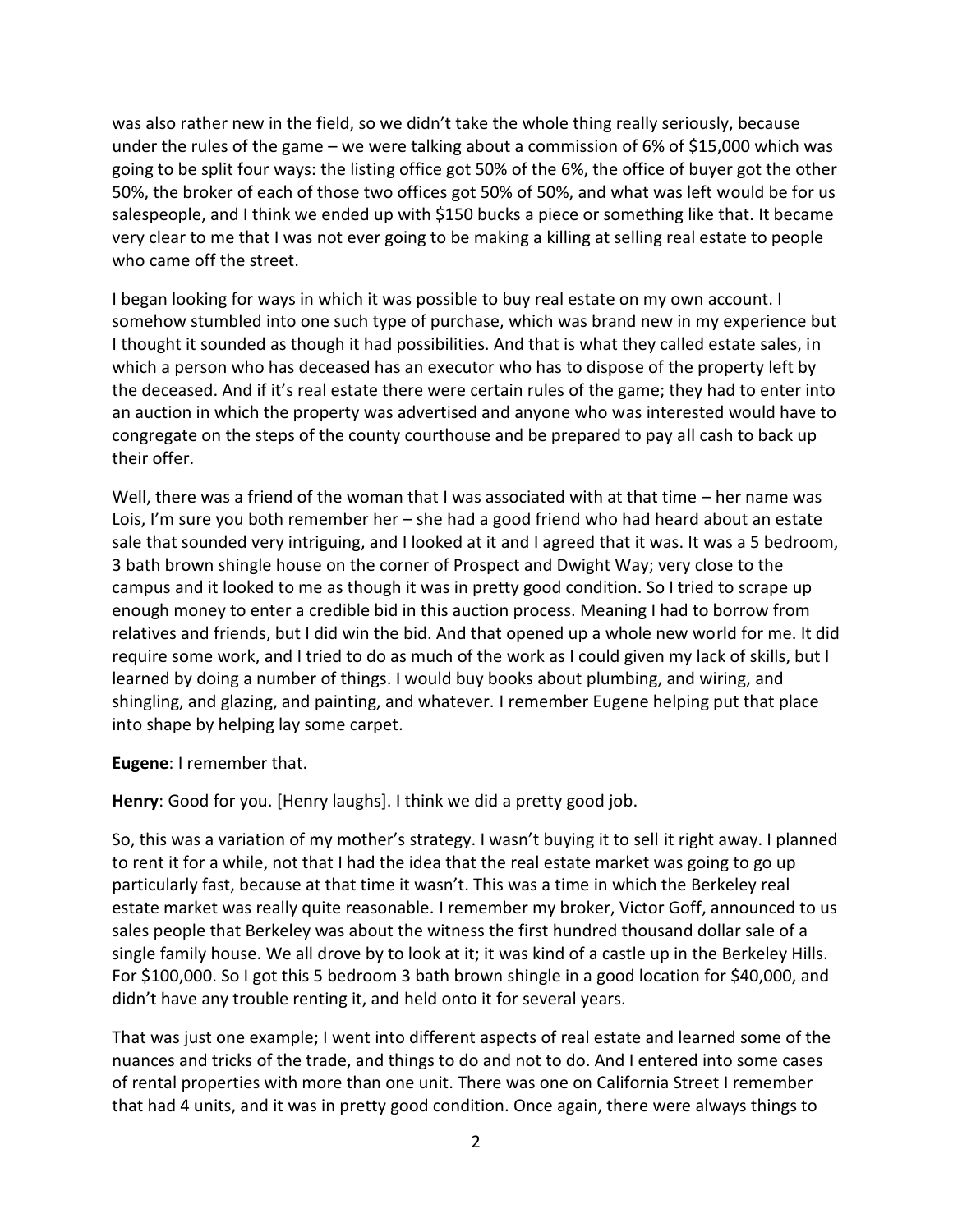do to make it better, and I gradually became a little more proficient at some handyman stuff. I had help from a friend of mine from the Health Department who had been in the maintenance department of that institution, and he knew how to do almost everything that had to be done, and he would help me from time to time.

I'm trying to think of some other different types of real estate that I became involved in. Well, I had one 5 unit place on Alcatraz; on the corner of Shattuck. It was different from the others in that it was located in Oakland rather than Berkeley. So it was really a bargain. But, it wasn't all a bed of roses. I would be called at all hours with complaints: a woman who complained that her kitchen sink didn't work, so I went there after dark, took off the pea trap, and found that her children had stuffed knives and forks and spoons down into the drain. So, I fixed that. And I was called at night with a problem at the beautiful brown shingle at the corner of Prospect and Dwight because one of the children had put a toothbrush down the toilet and that stopped it up pretty well. I did not ever seriously consider having a company provide management of these places. I didn't think that I was a big enough operation to do that. And besides, I was too cheap to pay their commission, so I kept trying to keep track of everything. At one time I had 15 units of one type or another scattered around the town. But I just hated living in fear of every time the phone rang – what I might be called upon to do.

**David**: Where were you living during this period?

**Henry**: Let me think…

**David**: Was this after Virginia Street?

**Henry**: I was still living in Virginia Street. Okay, now it's all starting to come back to me. Lois and I were living in Virginia Street, but it wasn't big enough because there were times when the children visited and there just wasn't enough room, it had only 2 bedrooms, for Heaven's sake. So the kids usually slept on the floor in sleeping bags. So, we started house hunting, and this time not looking for something to develop and rent but to live in ourselves.

And late one afternoon when all the other open houses had closed we drove by one on Scenic Avenue where the salesperson was just taking down his sign, and he wasn't any too happy about our asking to see the place but he finally agreed. It seems he was under considerable pressure from the owner to get some action, because she, a widow of a professor at the University, who incidentally was the founder of what became known as hydroponics, he had developed a whole property to grow things in that manner. This was almost a half acre of land in the middle of that very desirable area, and a nice big stucco house, which you probably remember. 1555 Scenic Avenue. \$42,000 and that one I didn't have to pay all cash; I got a conventional loan.

But one of the lessons that I learned on that occasion and it came in handy on a number of other occasions, including buying this house, that there were times that a seller needed badly to sell. And it's not as if you were taking advantage of them if you got a good deal; you were actually doing them a favor because – well, in the case of the widow who owned the place on Scenic – she had been sure that the place would sell quickly and that she could afford to find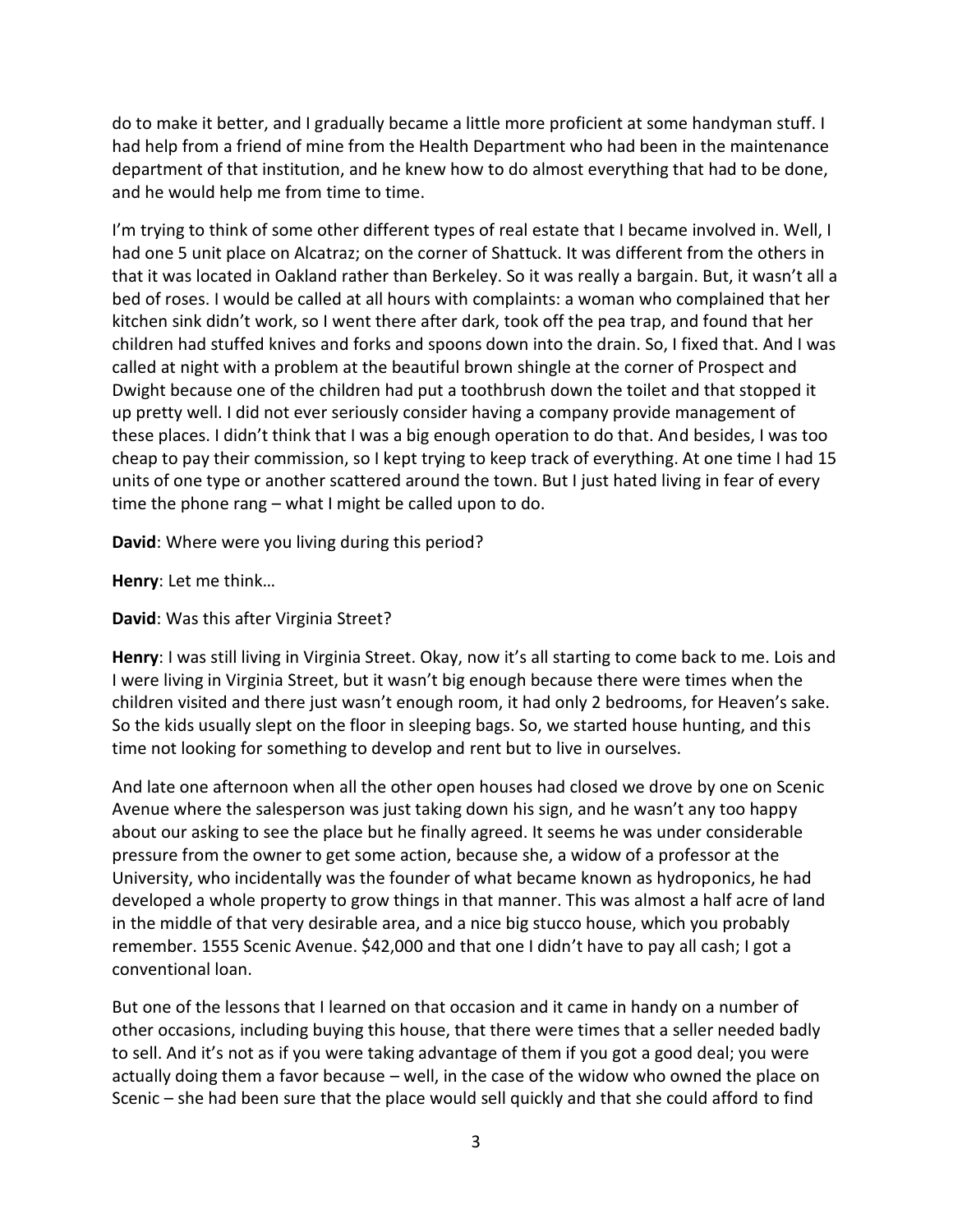something else and to move out, and so she had. And it seems she had had a couple of offers that had fallen through because they couldn't qualify for a loan, or whatever the reason was, and so she was really anxious to sell for almost any reasonable offer. So, it needed some work but nothing really – well, the kitchen needed to be updated, but it was a heck of a deal.

So, another lesson I learned from that occasion was that one shouldn't be stampeded by emotions. And I was stampeded into selling that place when I didn't really have to, because of the political situation in Berkeley. This was in the middle of the Vietnam War and a war of sorts that went on in the City of Berkeley itself, in which there was a kind of test of approaches. There were basically two approaches to protesting the war in Vietnam. One was by reason, and the other was by mindless violence. So there were episodes of mobs cruising down the main street, smashing windows right and left without any reason, and in fact this school of thought was able to elect three members of the city council; I couldn't see where it all might end. It could result in the place on Scenic being trashed.

And so I myself acted out of sheer emotion and fear – and in order to get a quick sale I decided I would sell it myself, and that way I could save the commission. So I practically gave it away. So that was another lesson learned the hard way, because as time went by, Berkeley citizens kicked out these three loonies in a recall election, and things settled down to more appropriate forms of protest. I got another very nice house on Colton Boulevard in Montclair, which you might also possibly recall, but if I had held onto the one on Scenic it would have been very wise.

However, values did go up. And I developed an approach to selling places to the tenants who were renting there if they really loved the place, because I – once again, acting somewhat emotionally – felt that they would take good care of it, and that I would be appreciated. And at the same time I could make it easy for them to afford it, because I was willing to hold back a second mortgage. So that if they were in a graduate program at the University or something like that, they wouldn't have to qualify for a commercial loan where they might have difficulty.

So, in a number of cases including the one on Prospect; I remember letting a tenant named Bob McAllister who was a machinist by trade, a very nice guy, and he really loved that house. He was sufficiently skilled at a number of trades that he could make it even better than I had, so I let him have it at a very good price; although at this time and this was about three years later, it had already gone up from \$42,000 to over \$100,000. I did the same thing with the 4-plex on California Street; let one of the tenants there buy it. And I did the same thing with a single family home on Allston Way. I preferred to deal with people that I knew, rather than putting these places on the open market and having to entertain negotiations with a number of perfect strangers. And sometimes it didn't work out as I hoped, but it usually did, and it put a certain human quality into the whole practice which I felt was usually lacking.

I began getting some radical ideas about the whole real estate industry. In which I thought that these escalating prices were very unhealthy because they were far outstripping anything that was going on in the larger economy. I began thinking it would be a balloon that would be inflated to the point where it was about to burst. And I began thinking that it was the profession, if you want to call it a profession – the industry of real estate sales, that was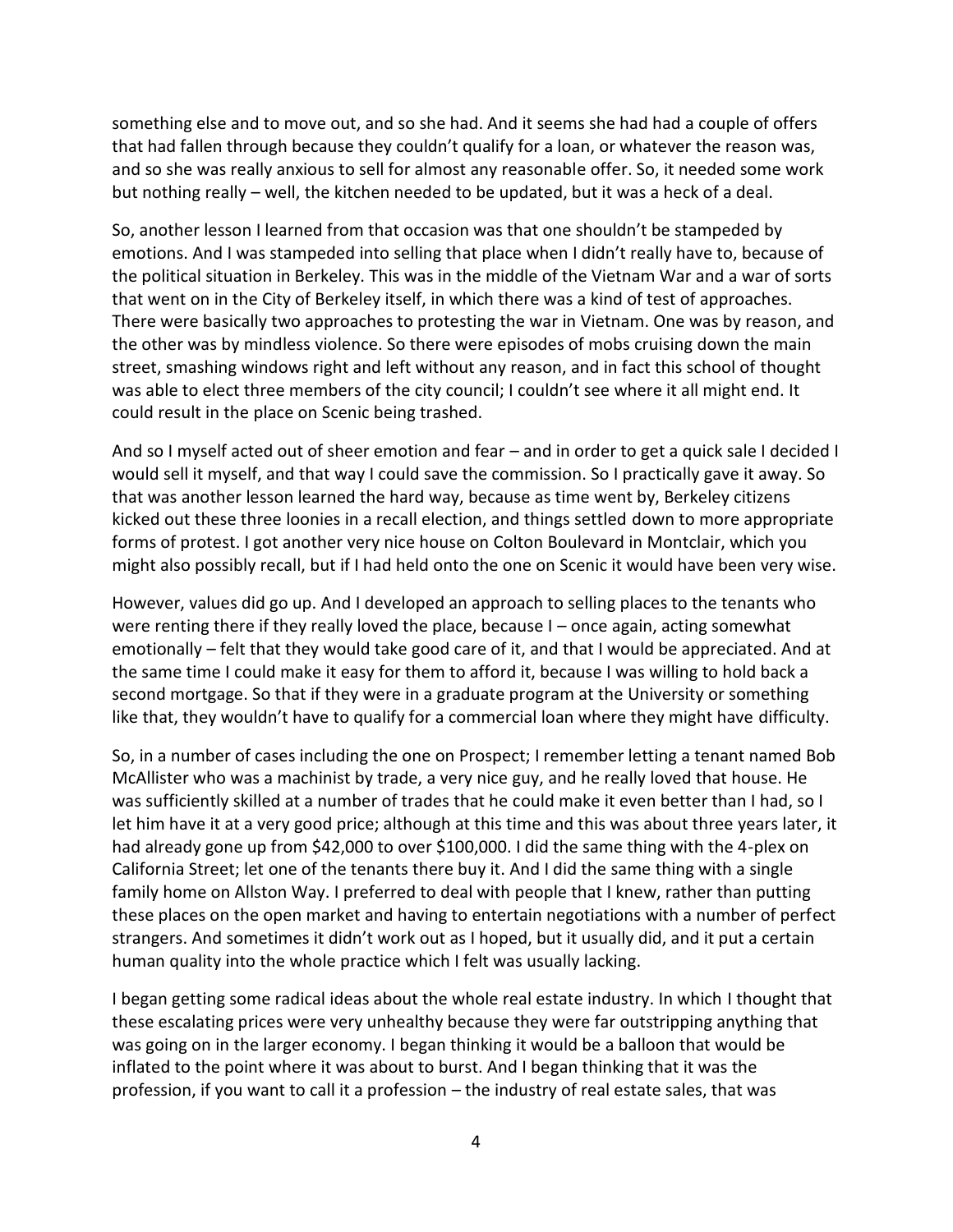responsible to a considerable extent for these rapid increases. Because sellers usually didn't have any idea what to list their places for, so they would take the advice of the broker, and the broker had a vested interest in pegging the listing at the highest possible level, even though it might seem beyond the norm. And the brokers would always argue that they were just letting the market set its own level, and in fact that they had an ethical obligation to get the highest possible price that they could on behalf of their client, etc. etc.

Well, I didn't like the idea, so I started getting out and I thought that the market had certainly reached its high point in the late 70's or early 80's, something like that, so I started divesting myself. Meaning I needed to find something else to put the money into, but I did keep a few places. And I would put the money into something for enough to not only meet my living expenses, but also to put away something for the future. Because I was still too young to qualify for a pension from the State, much less to qualify for Social Security. So, I looked into the whole field of secondary financing as they call it. When a person buys a house with a conventional loan of 80% or whatever and they don't have the remaining 20% down payment they frequently take out a second deed of trust for a shorter term than the 30 year first mortgage. And the terms of the second trust deed would call for a substantially higher rate of interest. So, when I would sell a house on terms that did provide me with some money to invest, I would look into second deeds.

And for a while I guess I had good luck. But then I don't know what got into me – well, I do know what got into me – there was a period in the late 1970's in which the whole world economy was shaken up by events in the Middle East in which the producers of oil began to take advantage of a near-monopoly position and started jacking up the price of oil. And then there was something, I can't recall exactly why, but they cut off the spigot entirely for a period. And there was a gasoline shortage in this country, with people lined up for blocks to buy gasoline at their favorite corner station. And that resulted in severe inflation. It resulted in very high rates of interest. It was the period in which the Shah of Iran was overthrown, and the mullahs took over running the country, which in turn resulted in the election of Ronald Reagan over Jimmy Carter.

And so – inflation was about 15% as I recall – and in order to keep up with the cost of living, I began taking chances in the second deed of trust market, and investing in places that I would not have under normal circumstances. Such as with a guy in Las Vegas, Nevada, who I thought would be on the up and up, because he was on the faculty of the University at Nevada, Las Vegas, UNLV. Well, it turned out that he was a professor, if that's the word, in the physical education department. And the physical education department was best known for their basketball program; there was a guy named Jerry Tarkanian who was in constant hot water with the authorities who were trying to maintain the amateur status of college athletics, and Jerry Tarkanian was waging a war against them. And they against him. And he usually won.

Well, to make a long story short, the guy who was selling these deeds of trust was a teacher - if that's the word - who was running courses set up exclusively for athletes, including things like playing billiards, that was one of their courses, learning how to pack a backpack for an overnight hike, that was another one of their courses. And he was actually spending his time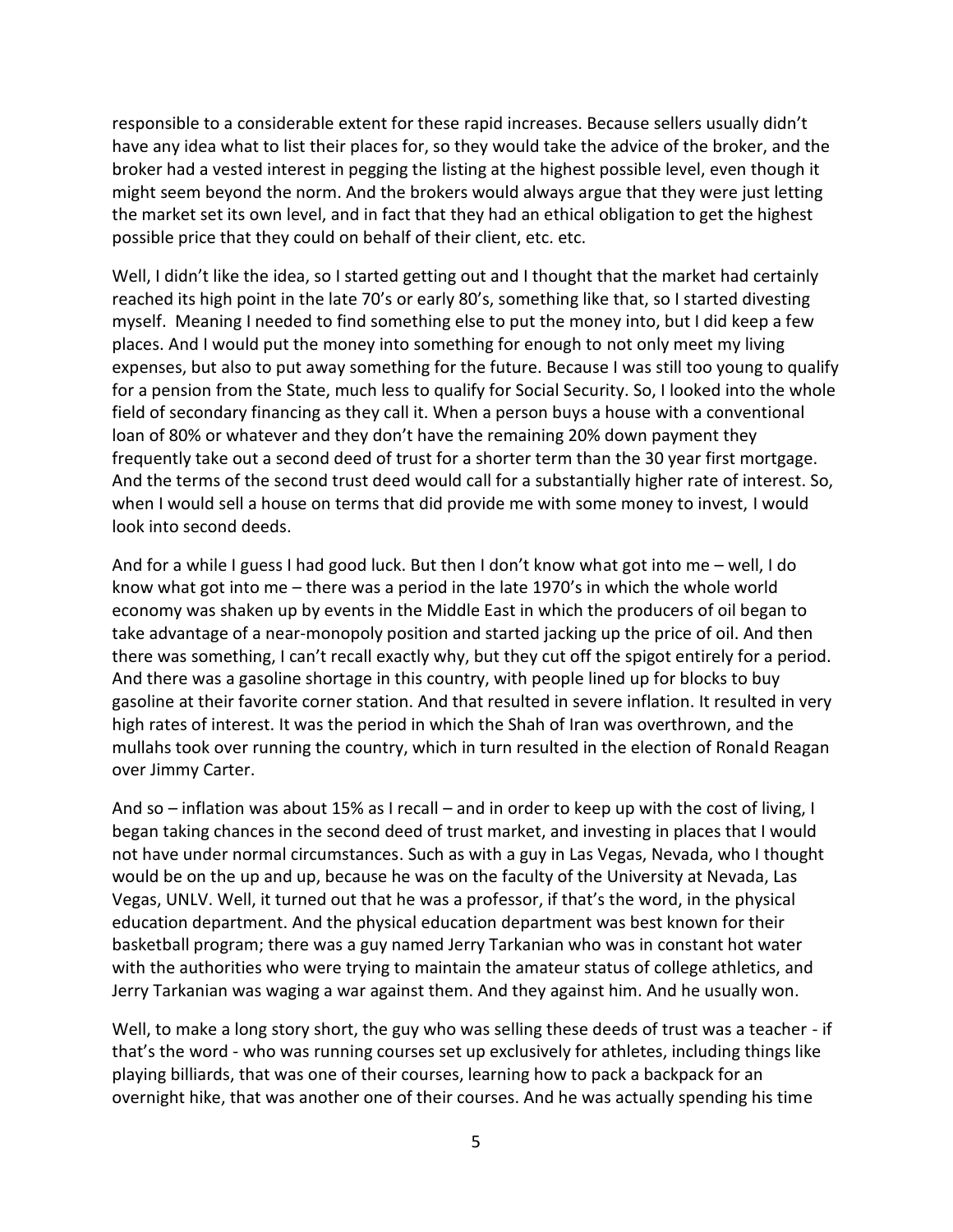peddling these deeds of trust, all of which went bad and he was crook, and he was running a Ponzi scheme. And nothing was ever done about him, because as far as I could tell the entire city of Las Vegas was occupied by crooks. So, I made a lot of mistakes in my efforts to build a nest egg.

I didn't have any protection against the possibilities of some kind of health problem in my older years, which would not be covered by Medicare. I had never forgotten the stories that my mother had told me about her sister, my Aunt Zella, who had been married to a rancher in Texas who was quite successful and had left my Aunt with a quite large inheritance, so she was able to have a very nice brick house built for herself in Sweetwater, Texas. And then began developing abdominal cancer, and it ate up her insides and it ate up her inheritance, and at the end she was dependent upon help from her children, and it was really a sad, sad story. I guess I wanted to protect myself against that by building up enough to cover medical problems and nursing home care, or whatever might be required.

I never did go into the stock market. I never understood it; the few times that I tried following somebody's hot tip it always went bad. And even if one bought things that were supposedly as solid as the rock of Gibraltar – IBM for example, or Standard Oil, or whatever you might wish – nothing was immune apparently from up and down cycles. And I was not willing to become one of the people that I saw tied after a manner of speaking to the ticker tapes from Wall Street just to see what happened to their stocks on a day to day basis, there were more things that I wanted to do with my life than that.

My biggest regret, I guess, is that none of this business of working on old houses and whatever I was doing in real estate – none of it had anything whatever to do by way of follow up – to what I had been doing in the Farm Labor movement, in the environmental movement, in the field of pesticide regulation. I frequently thought of doing a monograph on the history of AWOC, because everybody knew about the story of Cesar Chavez, but almost nobody knew about AWOC which had come before him and which in some ways made it possible for him. Also, it bothered me a lot that during this intellectual dark age in my own life nobody had any recollection about the Bracero program which I still felt was of extraordinary importance and interest, and yet I never worked it into this period of making a living by real estate.

If I had been of a different nature, I would have done what some of my more knowledgeable and experienced friends were doing, and that was writing applications for financial assistance from foundations – from the National Endowment for the Humanities, from comparable organizations such as that at the State level. A very good friend of mine from the farm labor days did that throughout all of these years, and she was able to get grants not only for herself. People would come to her and she would help them write up their own applications; she was very successful at it. So, I might have done that, and I might have gone on to write the true story of AWO;, and I might have done something with the magnum opus that I wrote about the Bracero program, which never saw the light of day.

But one thing did result from the real estate period, and that is that even though Virginia and I were never able to buy long term care insurance, we had trusts. That by the luck of the draw